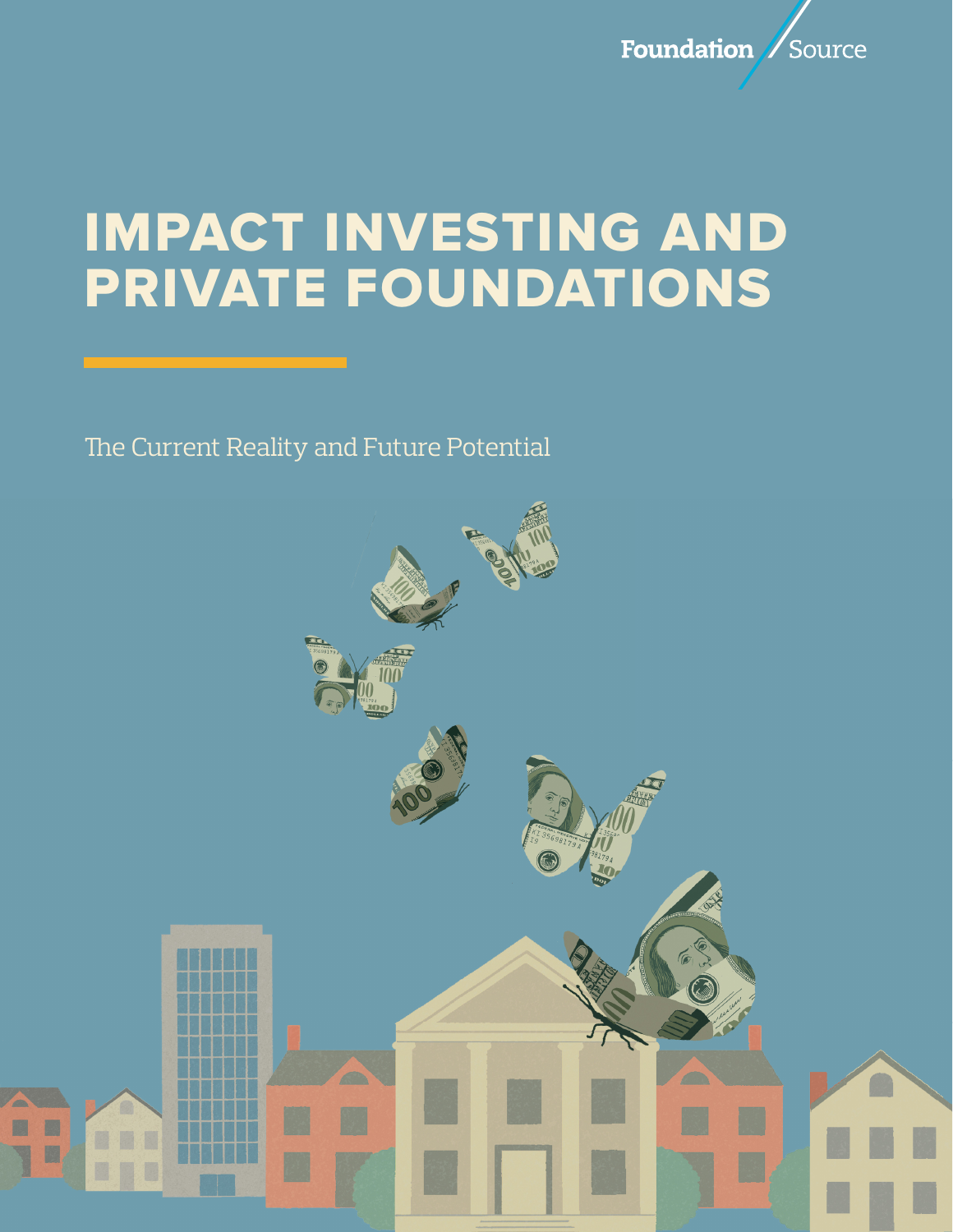# **Introduction**

"Impact investing" is a broad, umbrella term for creating social or environmental impact while also generating a financial return. It's a popular topic in the private foundation sector because donors increasingly want both their charitable grants and their investment assets to contribute to positive change

Examples of impact investing include:

- **Community Investing:** Opening checking/savings accounts at a nonprofit credit union or community development financial institution (CDFI) that lends its deposits to disadvantaged communities.
- **Negative Screens:** Screening out companies with objectionable practices from an investment portfolio, such as those that have interests in gambling, alcohol, tobacco, or firearms.
- **Positive Screens:** Actively seeking out companies with responsible Environmental, Social, and Governance practices, broadly referred to as ESG Screening or Socially Responsible Investing.
- **Program-Related Investments:** Providing loans or loan guarantees to charitable organizations.
- **Mission-Related Investing:** Investing in profit-making ventures that advance the foundation's mission.

Given the potential of impact investments to "do well by doing good," it isn't surprising that interest in this topic has been increasing. However, beyond anecdotal evidence attesting to this interest, little is known about how private foundations are (or are not) putting impact investing into practice.

To address this dearth of data, Foundation Source, the nation's leading provider of support services for private foundations, surveyed its private foundation clients about their interest in and experience with impact investing. Their answers provide valuable insight into the promise and potential of this emerging field for both private foundations and their advisors.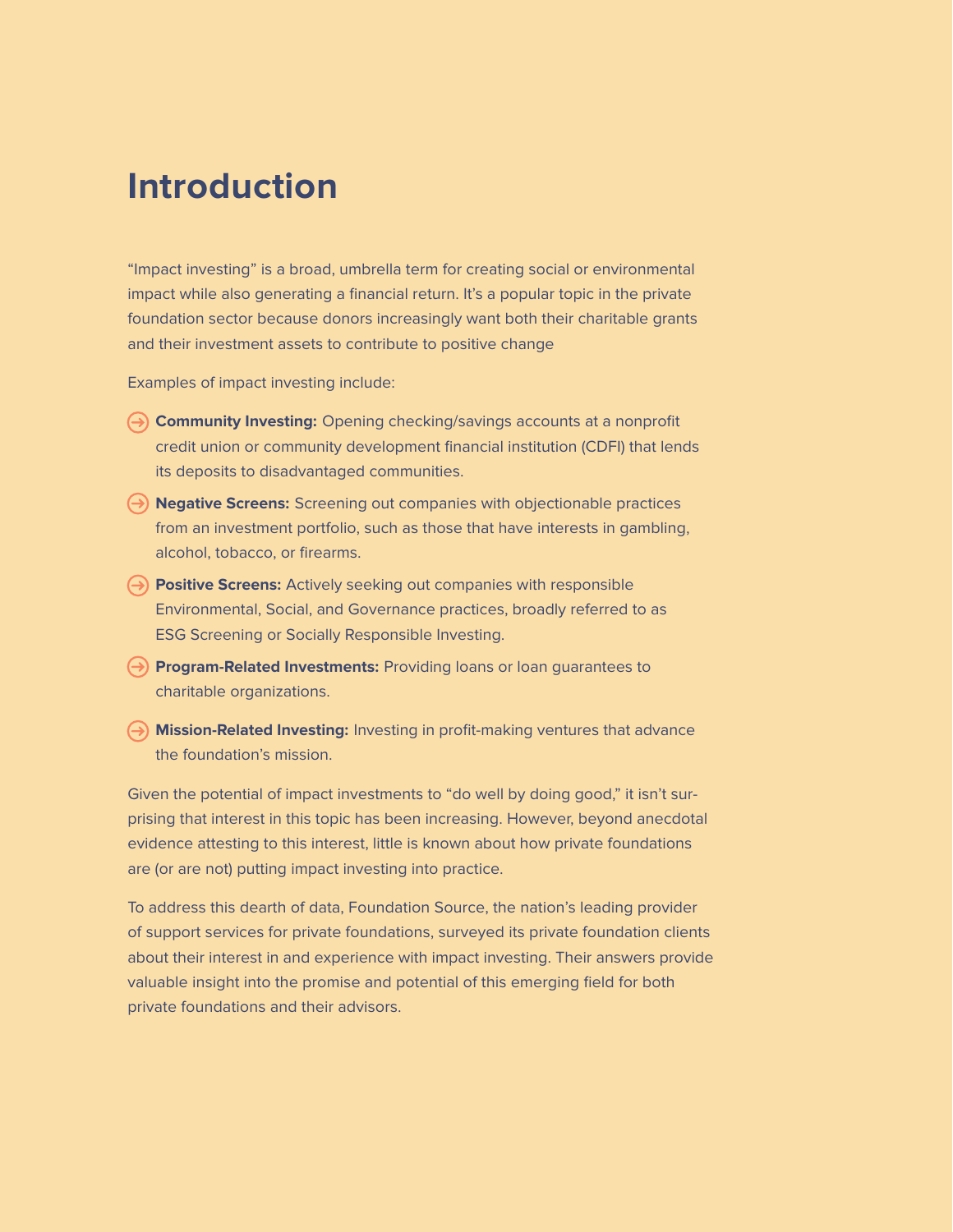

# **Summary of Findings**

- **• Foundations have a demonstrable interest in impact investing.** 88.2% said their foundations were "somewhat" interested in impact investing. Just 11.8% said that their foundations were "not at all interested."
- **• The majority of foundations have embraced it, but many have not.** Although 48.9% say that none of their foundation's investment portfolio is currently allocated to impact investments, 51.1% have at least some percentage held as impact investments. **Of those, 3.3% have 100% of their assets in impact investments.**
- **• Their foundations have had limited experience with impact investing.** When asked to "check all that apply" from a list of impact investing examples that their foundation had tried, the most popular choice (53.8%) was "none." However, a significant percentage of respondents said their foundations had tried negative investment screening (27.5%), positive investment screening (22%), and/or investing in for-profit companies that advance the foundation's mission/interests (23%).
- **• When donors opt for impact investing, they're typically motivated by philanthropic impact.** Whereas 30.4% said their primary motivation in undertaking impact investing was to create philanthropic impact while generating some financial return, 21.8% said they were principally motivated by financial return. 47.8% said they hadn't undertaken impact investments at all.
- **• Reluctance to engage in impact investing can be attributed to lack of knowledge about the topic or concern about returns.** When asked why they might be uncertain about engaging in impact investing, 37.7% said they simply "don't know enough about it." Concern that it "will generate lower returns" (20.4%) was the next most common reason.
- **• A belief that impact investing is less profitable persists.** The majority of respondents (51.7%) either "strongly" or "somewhat agree" that "impact investing means settling for lower returns," and 38.2% "somewhat disagree."
- **• Conversations with their advisors on this topic are relatively rare.** 74.4% said they had not had a conversation with their financial advisor about impact investing in their foundation.
- **• Of those who have had conversations with their advisors, the foundation usually is the initiator.** 79.2% raised the topic of impact investing with their financial advisors; just 20.8% said their advisors raised it first.
- **• Most don't know what investments their financial advisors have to offer.** 63.7% said they were "unsure" about the variety of impact investments their financial advisor could provide. An almost equal percentage (64.4%) were also "unsure" about the quality of these investment products.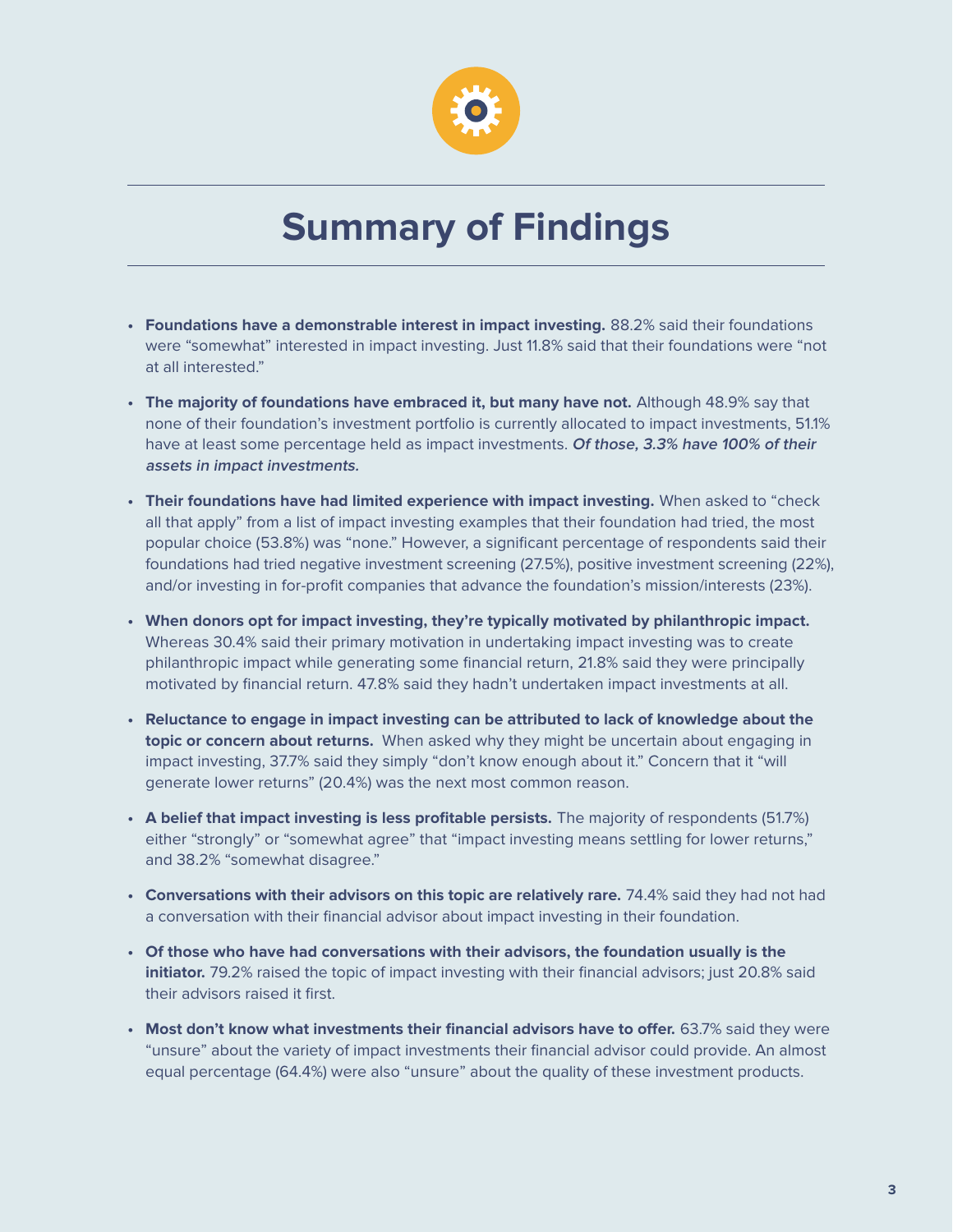## Q1: What is your generation?

122 respondents



Note: This likely reflects the nature of Foundation Source's client base rather than relative interest of these different age groups.

 $\mathsf{Q}\%$ 

17%

 $\mathbf{4}^{\%}$ 



#### **BOOMERS/GREATEST GENERATION/AGE 54+**

**############# GENERATION X/AGE 38-53**

**TATATATATA** 

**MILLENNIALS/AGE 18-37**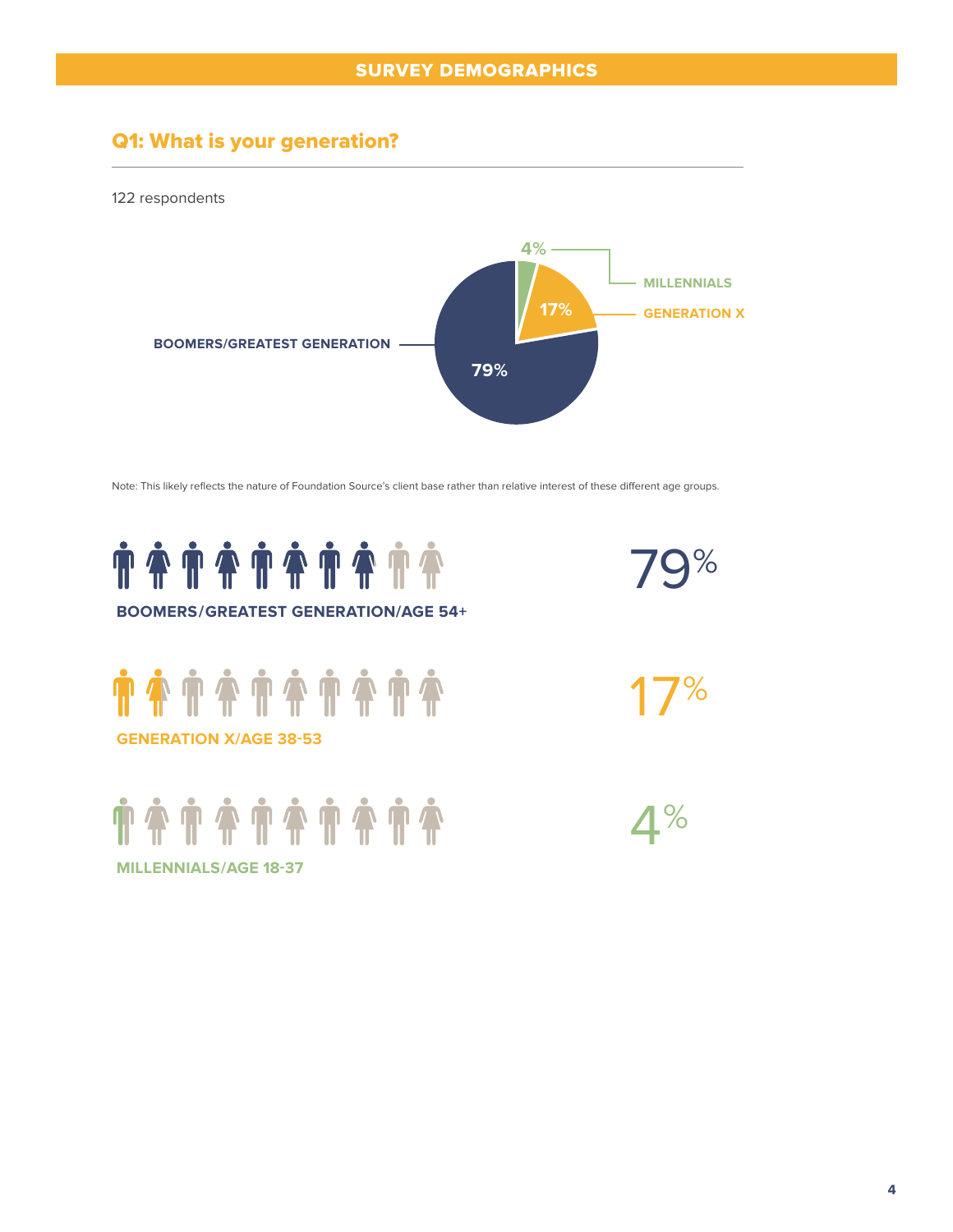#### Q2: What is the approximate asset size of your foundation?

The largest percentage of foundations in the sample (46%) had assets between \$1-10M. 25% had foundations of less than \$1M; 23% had \$11-50M; just 6% had over \$50M.



## Q3: How long has your foundation been in existence?

The largest percentage of foundations in the sample (44%) have been in existence 6-15 years. An equal percentage of foundations were younger or older than that age range (28%).

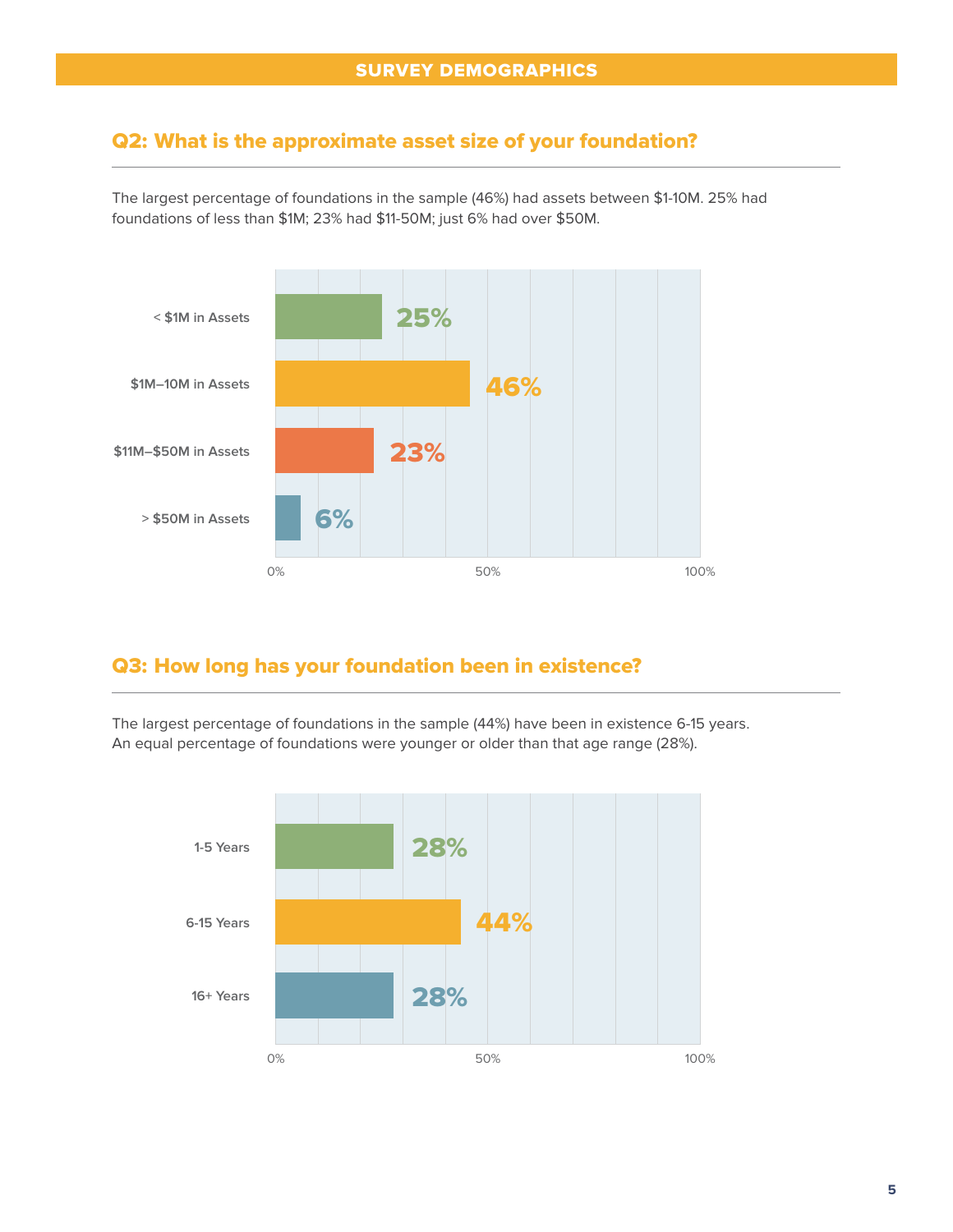#### Q4: How would you describe your foundation's interest in impact investing?

Foundations have a demonstrable interest in impact investing. 88.2% said their foundations were at least "somewhat" interested in impact investing. Just 11.8% said that their foundations were "not at all interested."





#### A CLOSER LOOK

Both enthusiasm and distaste for impact investing appear to increase with size.



#### **Interest in Impact Investing by Foundation Size**

At the small end of the scale, foundations with assets of less than \$1M reported broad interest in impact investing (50% were "very" or "extremely interested"), with just 4.6% saying they were "not at all interested." But as the asset size of the foundation increases, so too does the percentage of those that are "not at all interested."

The largest foundations in the sample, those with assets in excess of \$50M, were the most polarized on impact investing: 42.8% identified themselves as "not at all interested," and 57.2% said they were "very" or "extremely interested." Not a single respondent in this group identified as "somewhat interested."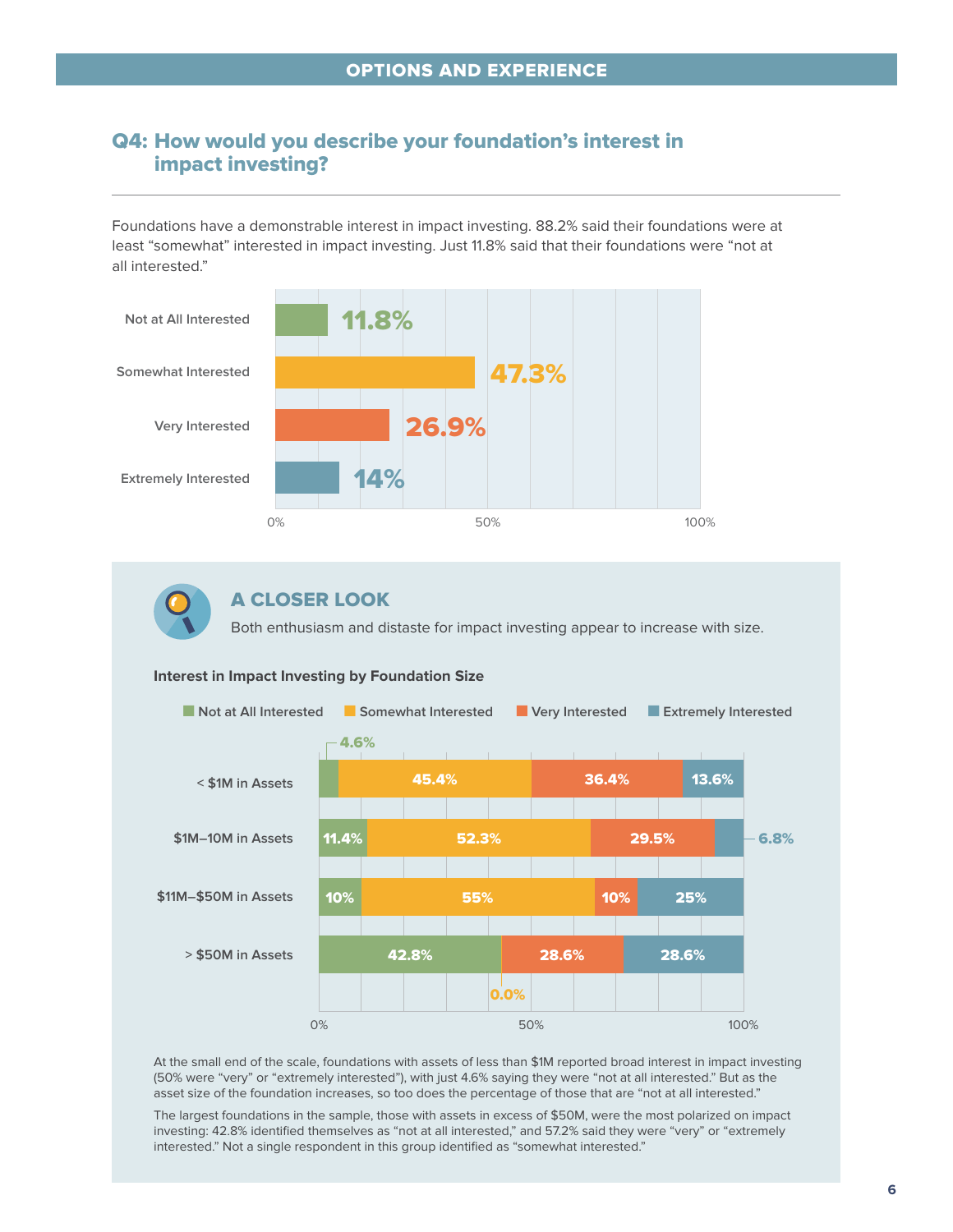### Q5: What percentage of the foundation's investment portfolio is currently allocated to impact investments?

Nearly half (48.9%) said that none of the foundation's investment portfolio is currently allocated to impact investments. However, 51.1% have at least some percentage held as impact investments. Of those, 3.3% have 100% of their assets in impact investments.

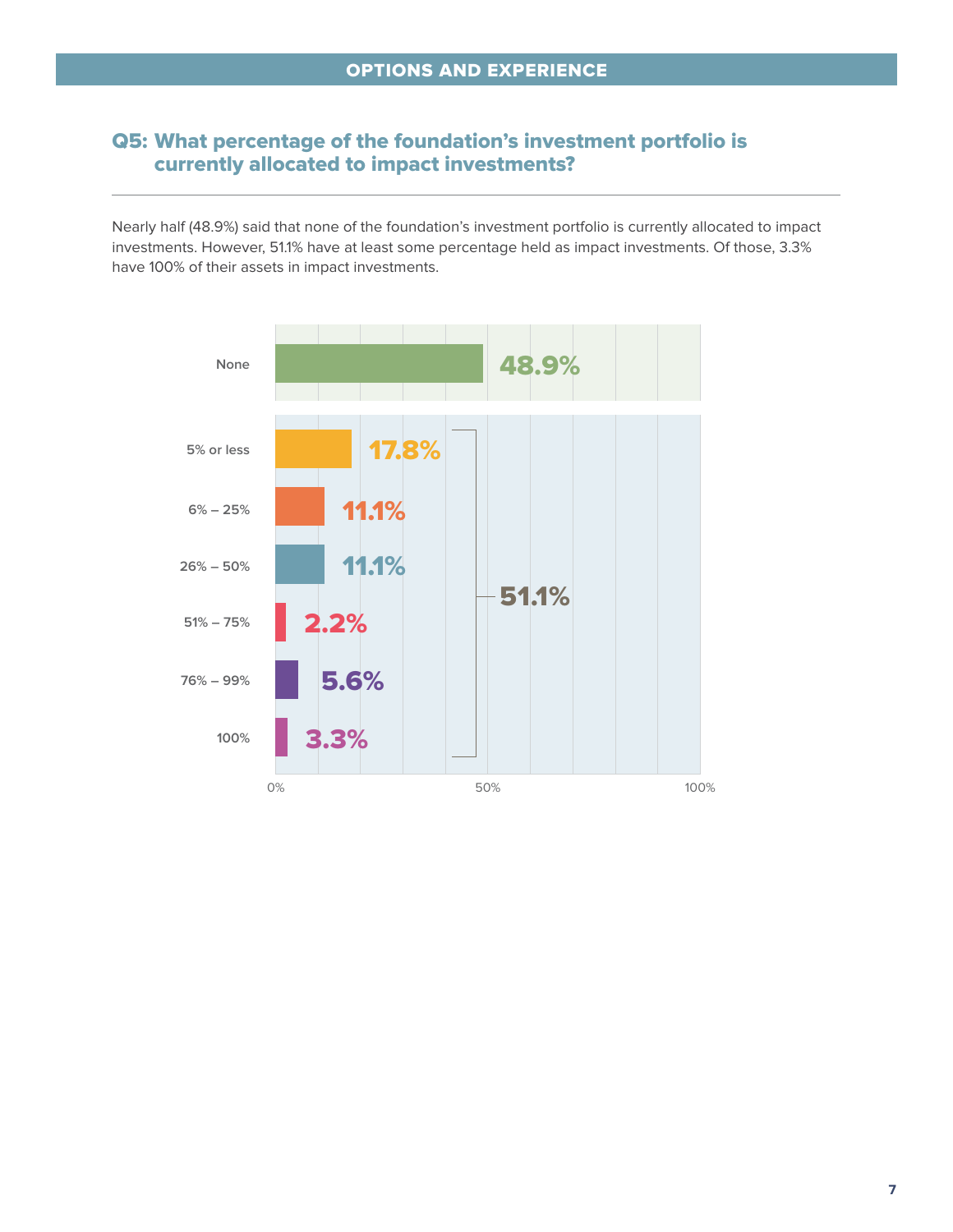#### Q6: In your opinion, what percentage of the foundation's investment portfolio should be allocated to impact investments?

The most popular answer to this question was "6%-25%" (33.7%). However, 20.2% said that "none" of the portfolio should be allocated to impact investments. Nearly 6% were in the opposite camp, maintaining that "100%" of the portfolio should be held as such.

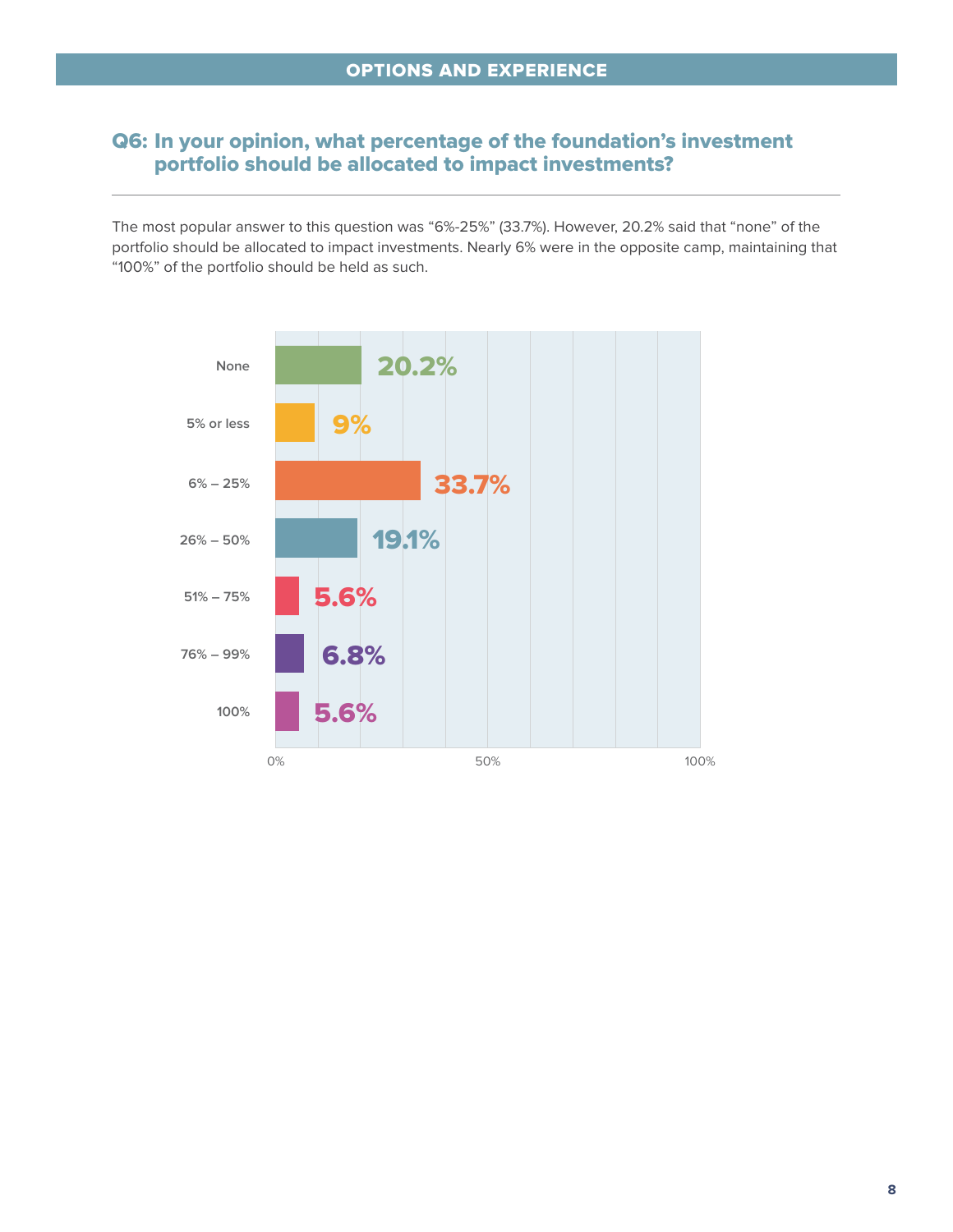### Q7: What kinds of impact investments have your foundation tried? (Check all that apply)

When asked to "check all that apply" from a list of impact investing examples that their foundation had tried, the most popular choice (53.8%) was "none." However, a significant percentage of respondents said their foundations had tried negative screening (27.5%), positive screening (22%), and investing in for-profit companies that advance the foundation's mission/interests (23%).

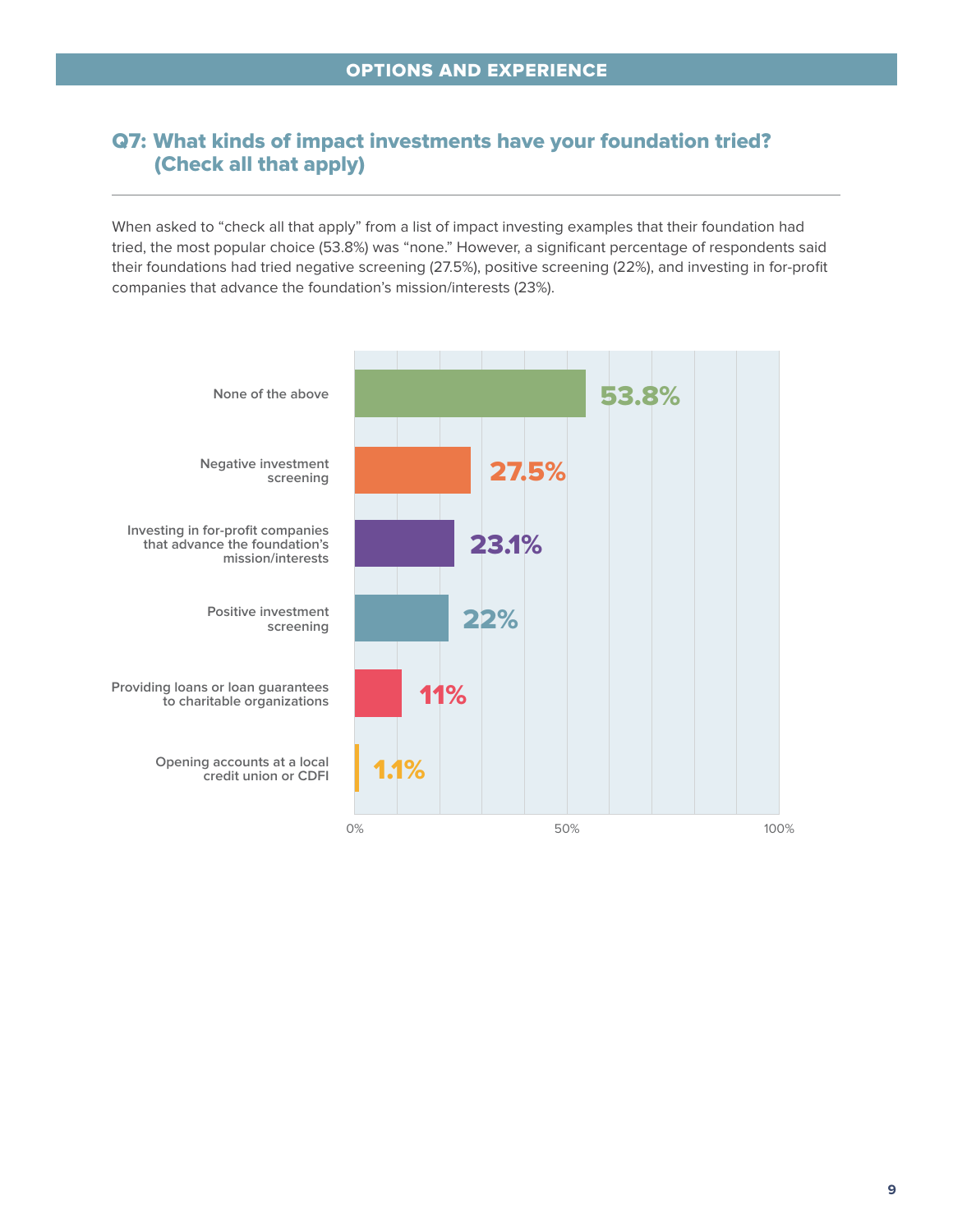#### Q8: In undertaking impact investing, is your foundation's primary motivation: A. To first create a philanthropic impact while generating some financial return; or B. To first create a financial return while generating a philanthropic impact?

Of those foundations that had undertaken impact investing, 30.4% said their primary motivation was to create philanthropic impact, and 21.8% said they were motivated by financial return. However, 47.8% said they hadn't undertaken impact investments at all.

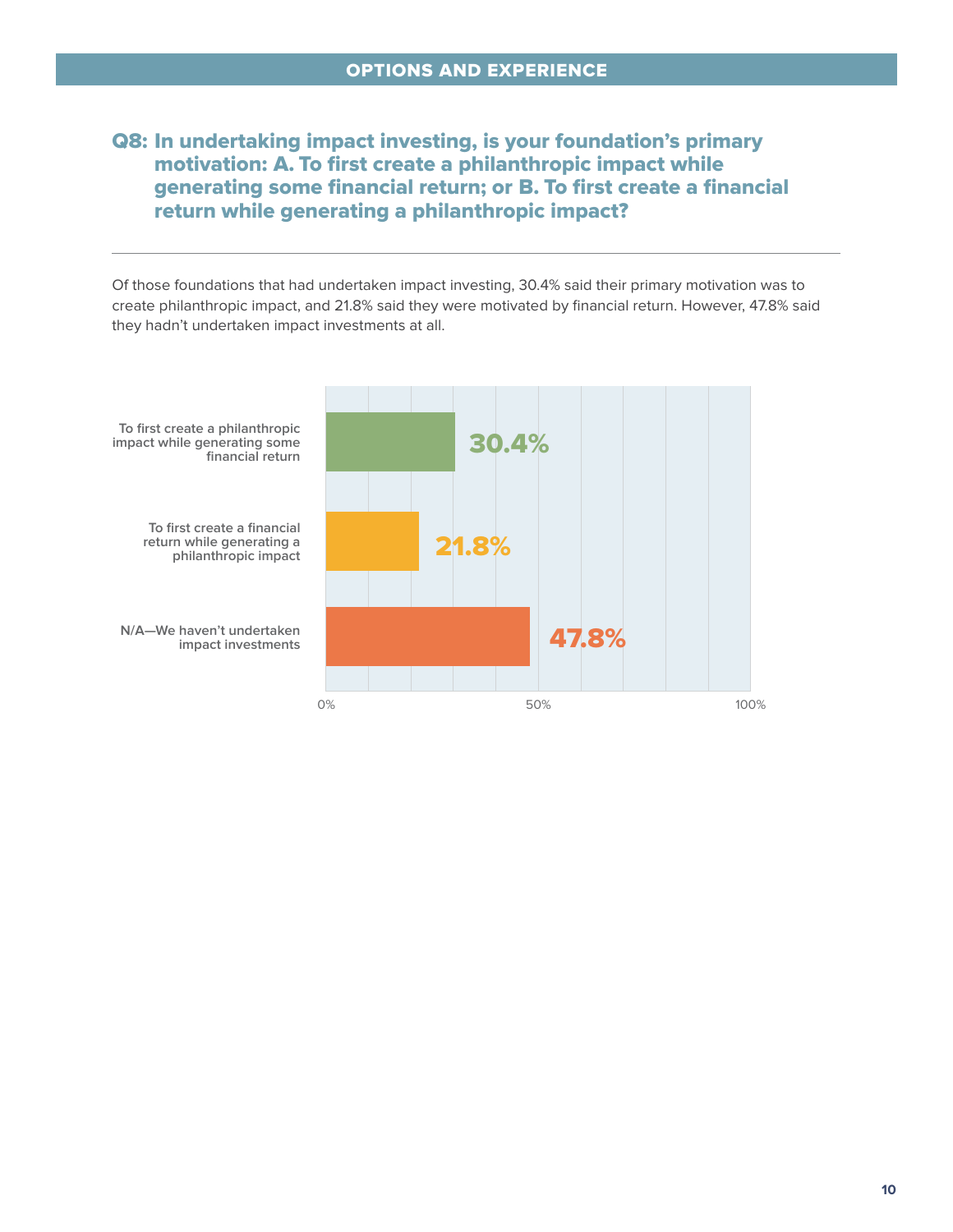#### Q9: If you or other members of your foundation are uncertain about impact investing, what are the major hesitations?

28.5% said they were not uncertain about impact investing. Of those who had hesitations, 37.7% said they simply "don't know enough about it," and 20.4% said they were concerned that it "will generate lower returns."

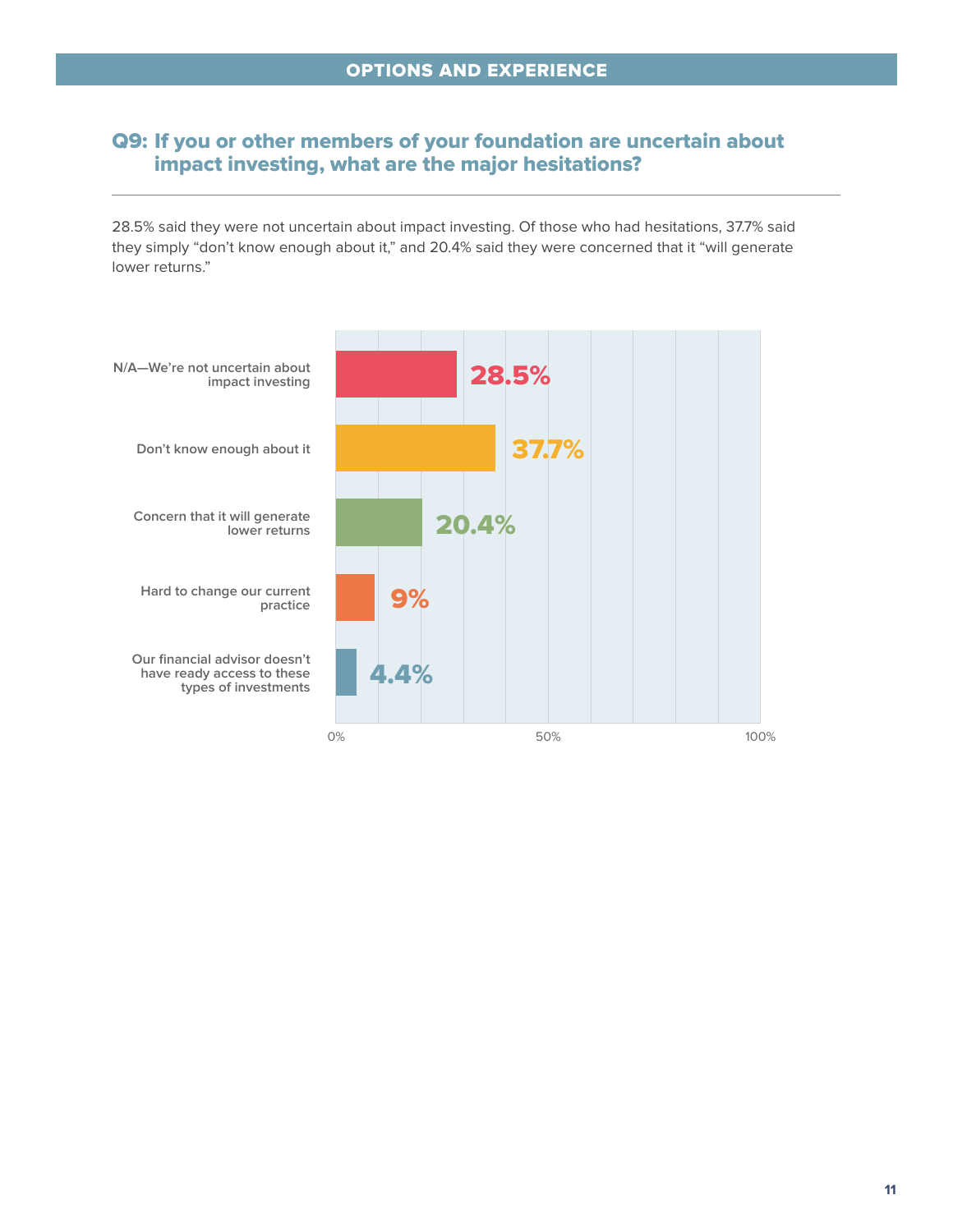#### Q10: In the coming year, is your foundation likely to do more impact investing, less impact investing, or about the same amount?

Those who've tried impact investing said they're likely to do as much or more of it in the coming year. 55% said they planned to maintain the same level of impact investing; 43.3% said they planned on doing more. Just 1.7% planned to do less.

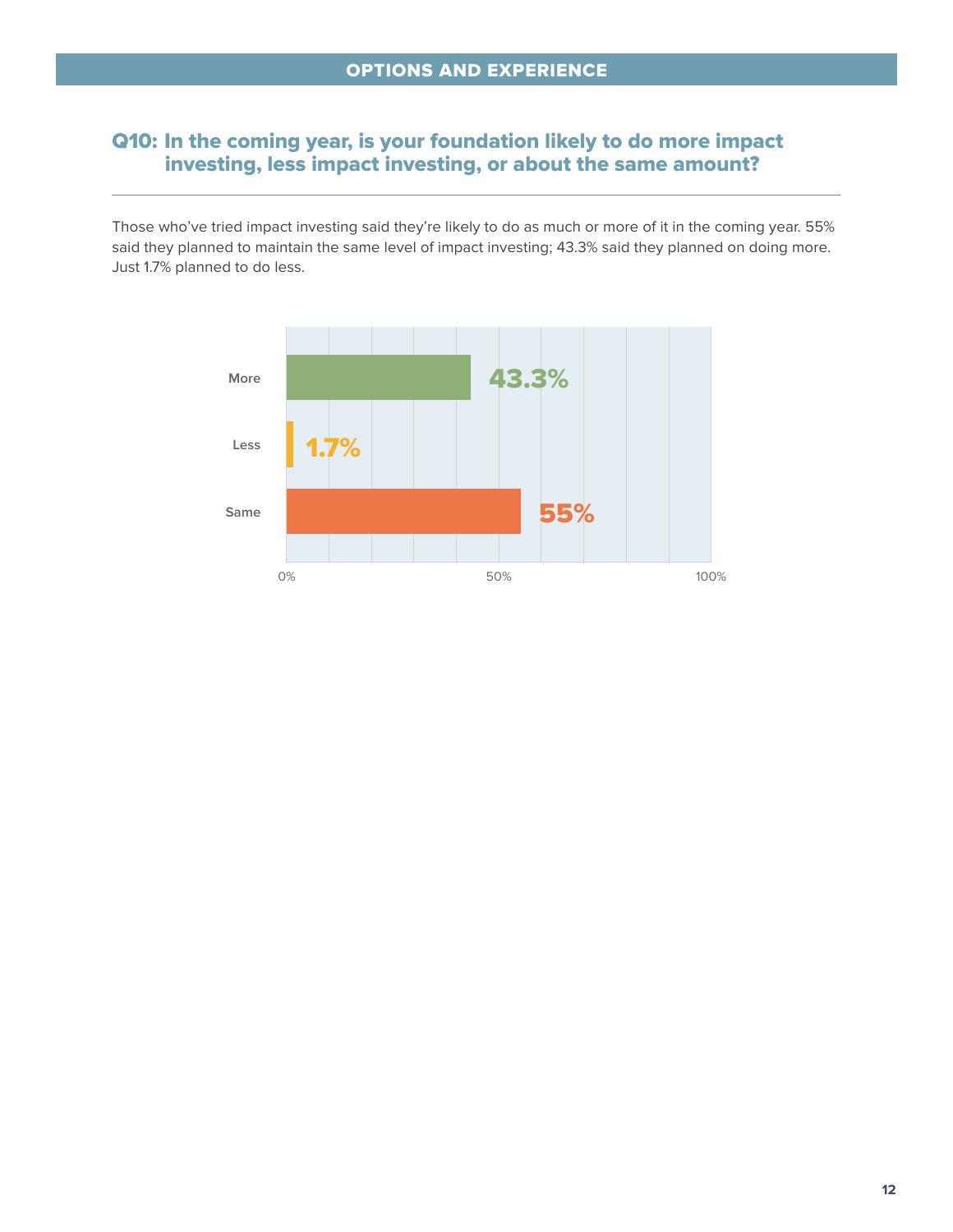#### Q11: How do you feel about this statement? "Impact investing means settling for lower returns."

The majority (51.7%) of respondents are inclined to agree that impact investing necessitates a lower rate of returns. 5.6% "strongly agree" that "impact investing means settling for lower returns," and 46.1% "somewhat agree." Just 10.1% "strongly disagree."

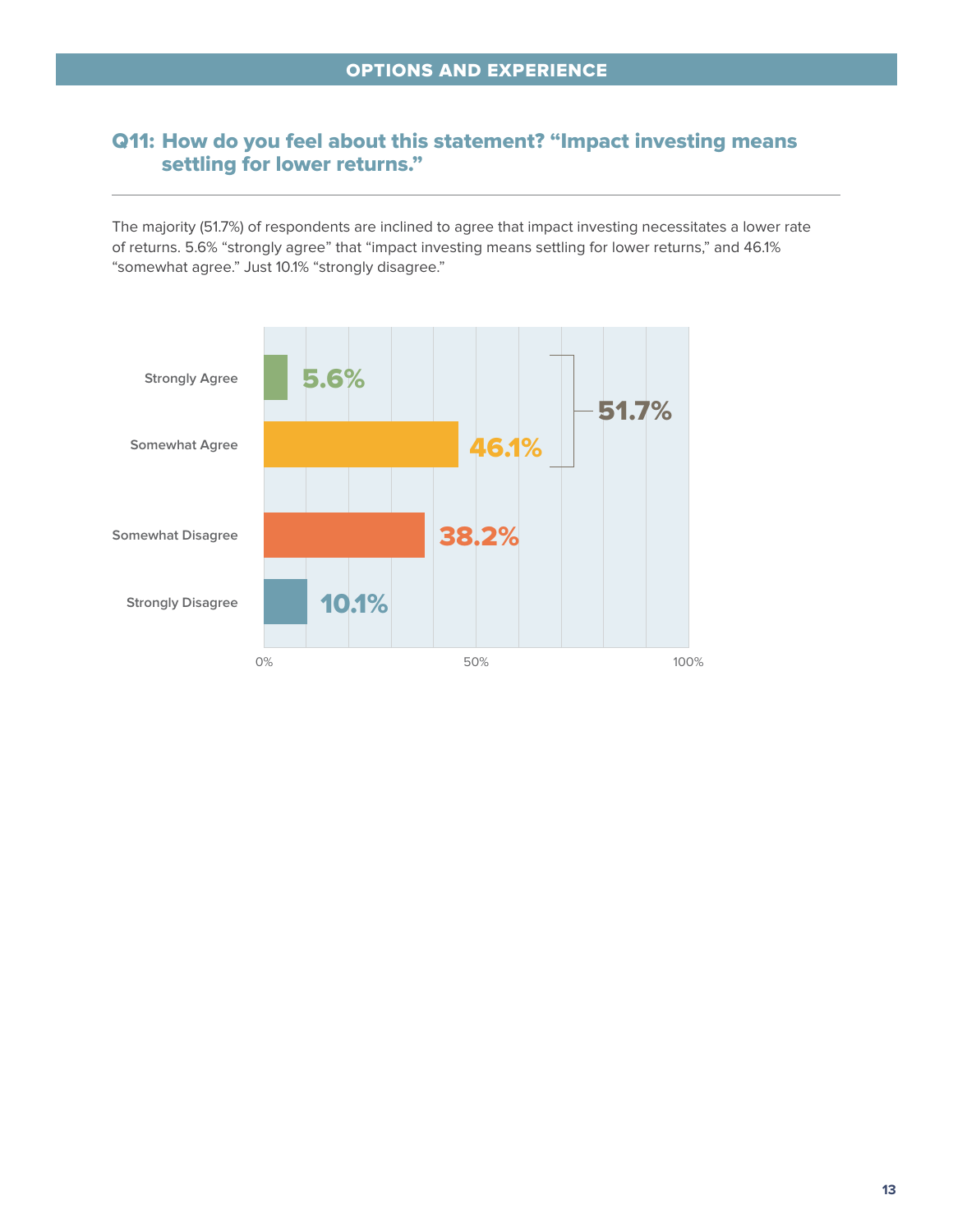#### Q12: Has your foundation had a conversation about impact investing with your financial advisor?

Only a quarter of our sample (25.6%) reported that they'd had a conversation about impact investing with their financial advisor; the majority (74.4%) had not.



#### Q13: If you have had a conversation about impact investing with your advisor, who raised the subject?

Of those who have had conversations with their advisors, the foundation usually is the initiator. 79.2% raised the topic of impact investing with their financial advisors; just 20.8% said their advisors raised it first.

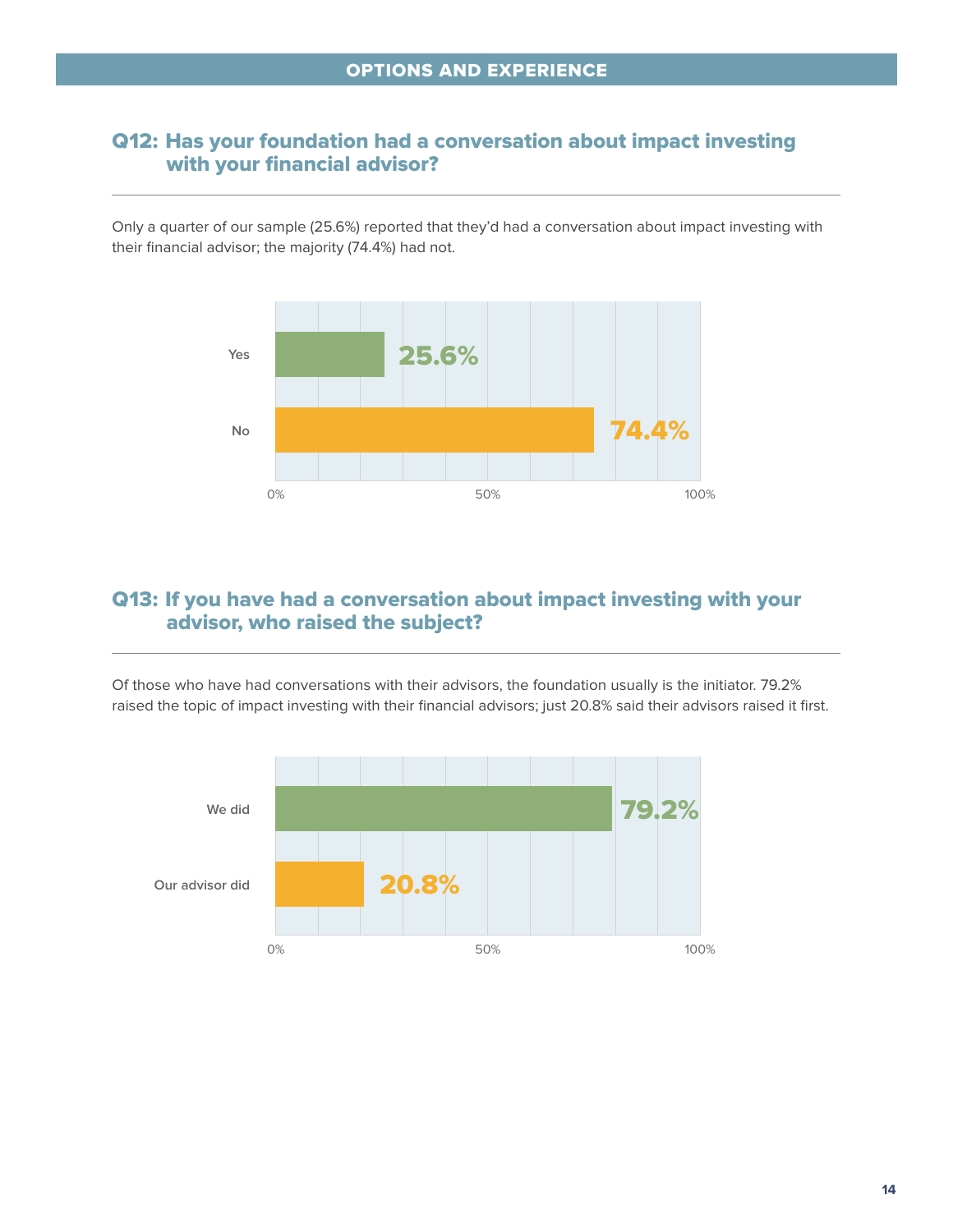#### Q14: How would you rate the variety of impact investments your financial advisor can provide?

Most respondents (63.7%) said they were "unsure" about the variety of impact investments their financial advisor had to offer.



## Q15: How would you rate the quality of impact investments your financial advisor can provide?

Similarly, 64.4% said they also were "unsure" about the quality of their financial advisor's impact investment offerings.

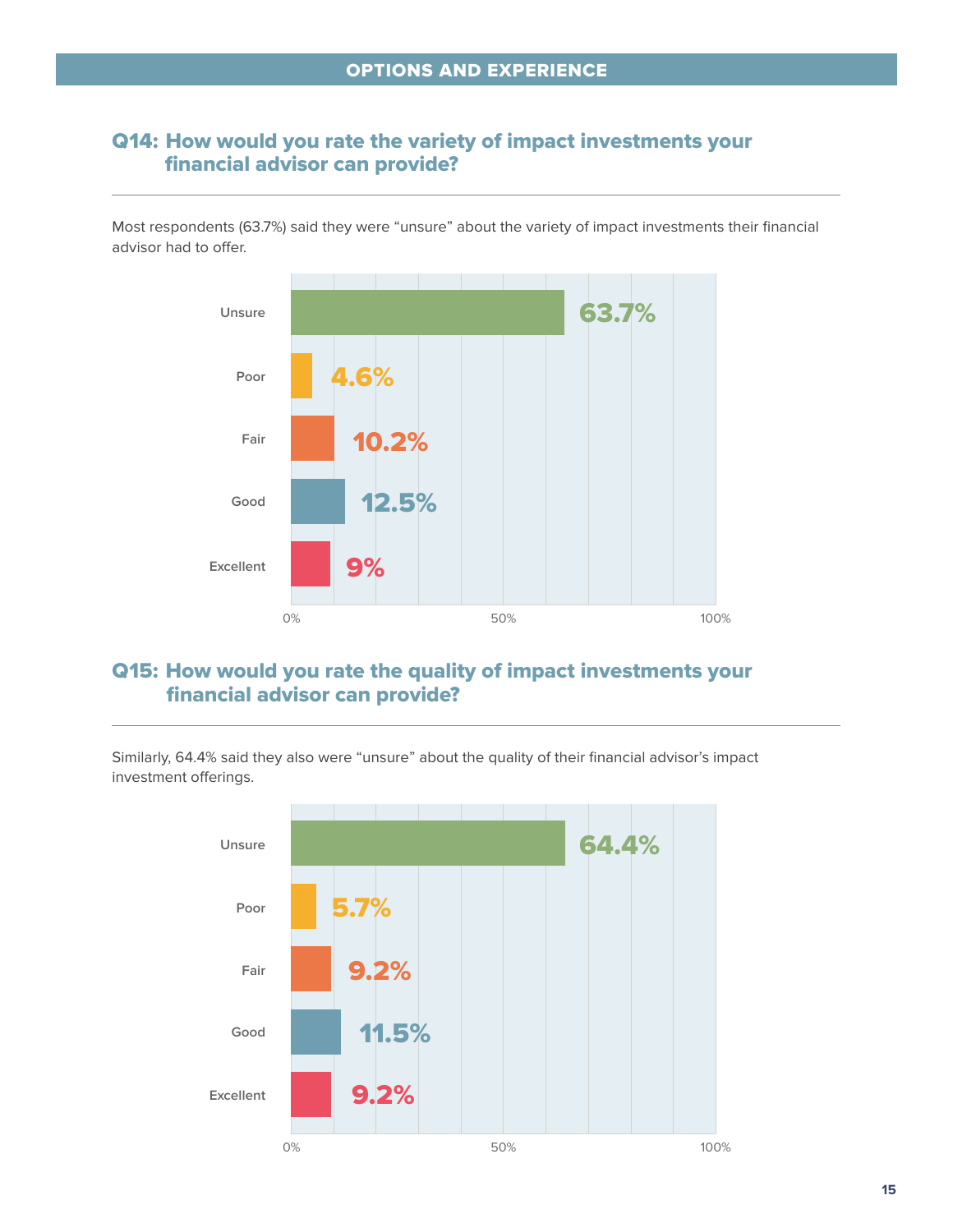### Q16: How would you rate your financial advisor's overall knowledge about impact investing?

When asked to rate their advisor's overall knowledge about the topic on a five-point scale, the majority of responses (61.8%) were clustered between two and three stars. 17.1% of respondents said their advisors were "extremely knowledgeable."

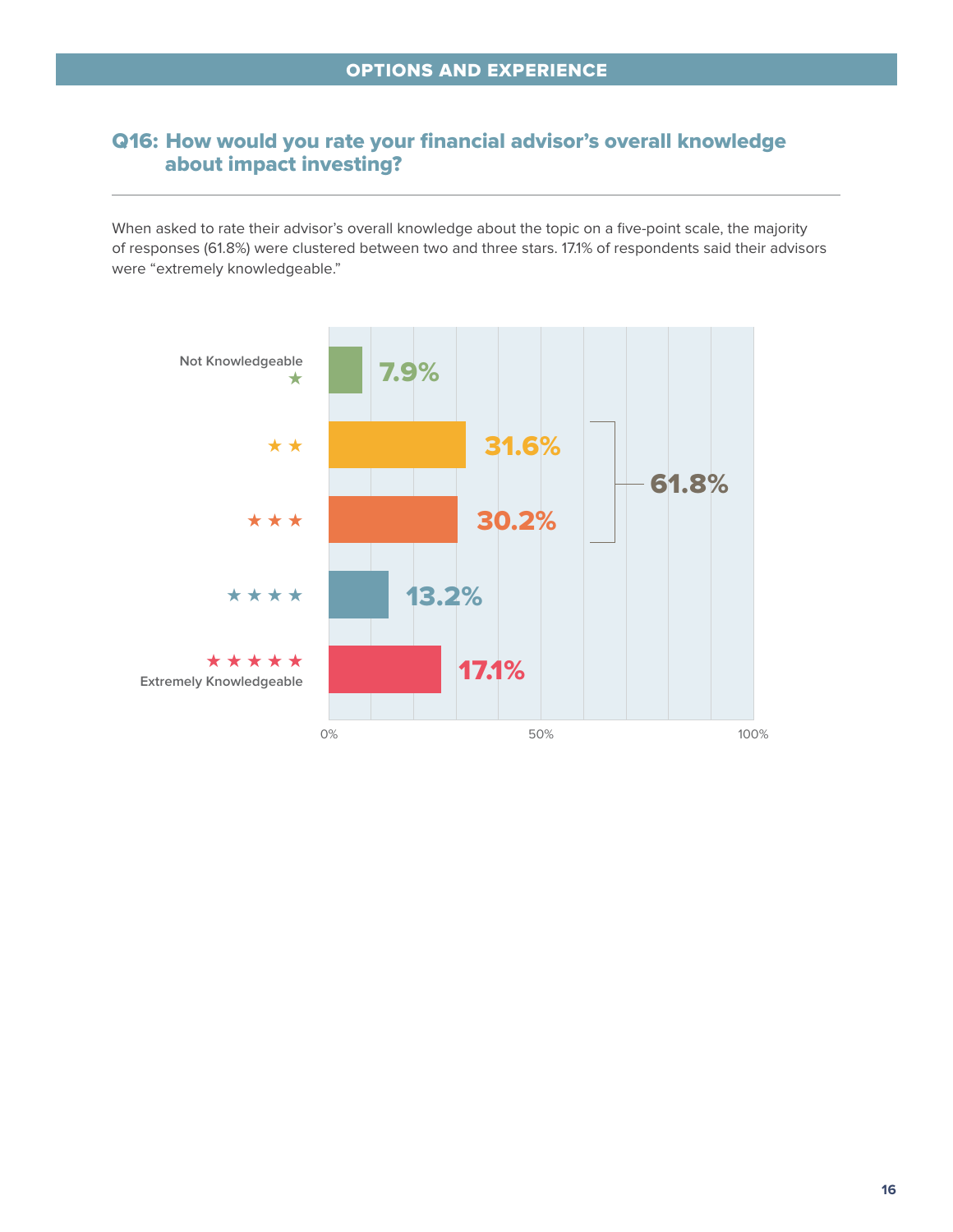

# **Conclusion**

Clearly, impact investing holds untapped potential for both private foundations and their financial advisors. Despite strong interest (88.2% said their foundations were "somewhat" or "very interested"), the vast majority of survey respondents (74.4%) haven't even discussed the subject with their financial advisors. Of those few who have discussed it, most raised the topic themselves, suggesting that advisors could be missing an opportunity to provide valuable guidance.

If our survey is an indication, private foundations need and want more education about impact investing. Many say they're hesitant to explore this method of investing because they simply "don't know enough" about it or are "concerned about a lower rate of return." In fact, many are inclined to agree with the debatable assertion that "impact investing means settling for lower returns." Financial advisors have an important role to play in dispelling the myths and apprehension that may be inhibiting their private foundation clients from achieving more philanthropic impact with their investable assets.